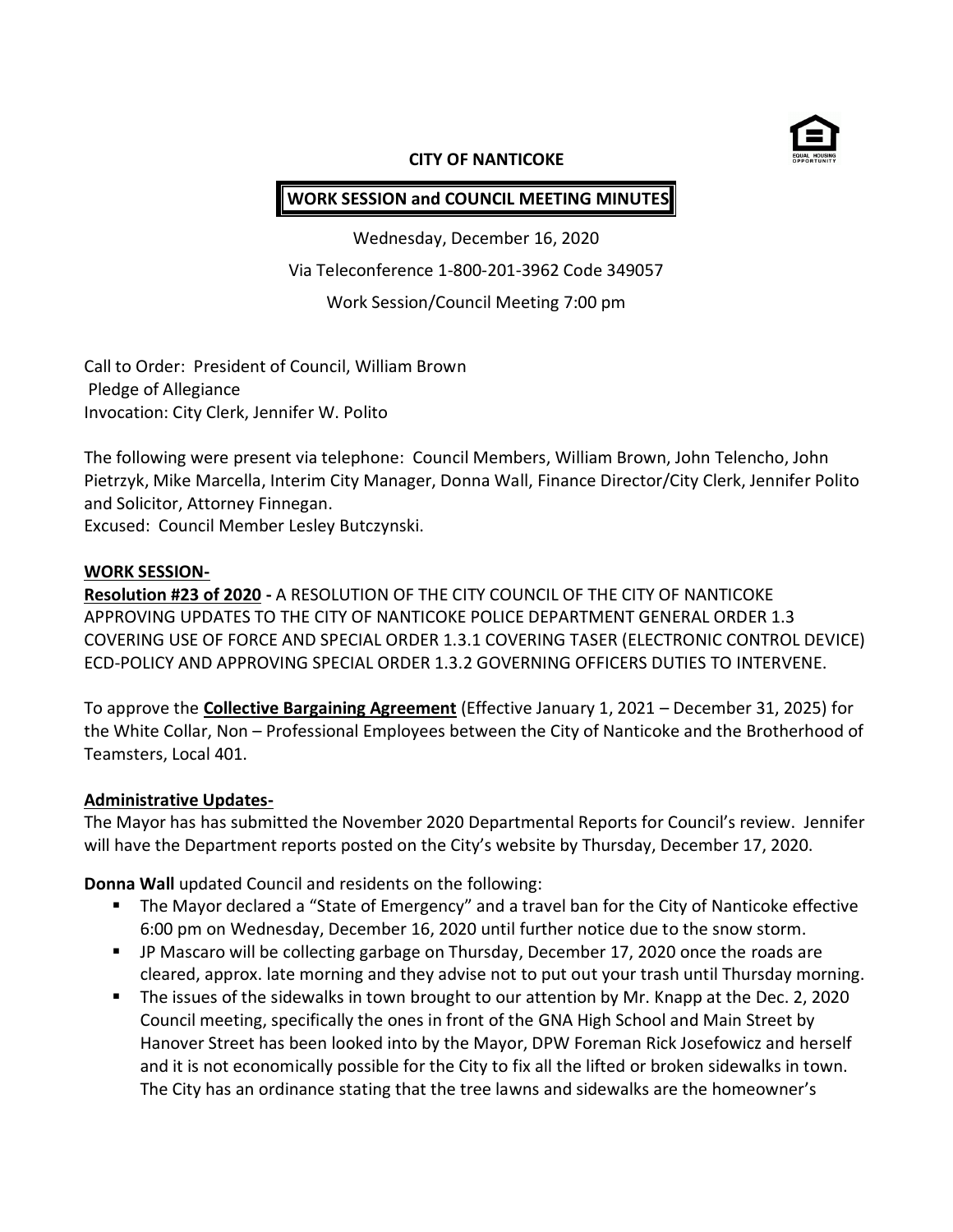responsibility. The School District will address the issue on Kosciuszko Street and repairs will be made this Spring.

The Audit on the Fire and Police Pensions has been completed and there were no findings.

**A Motion** was made by Councilmember Pietrzyk seconded by Councilmember Telencho to adjourn the work session. Motion carried unanimously.

# **REGULAR MEETING** Comments from the Public agenda items only.

Mr. Knapp commented on Donna Wall's update regarding the sidewalks in town and not only did he mention the issue for safety reasons, he stated he is concerned that the City is not in compliance with handicap accessibility regulations. He asked who planted the trees, the City? He also stated he is glad to hear that the School District will fix their issue for the safety of the children. President Brown stated the City will look into the issue on Main Street again to see if they can do something to fix the lifted sidewalk. Vice President Telencho stated he walks the City daily and notices a lot of sidewalks in need of repair but the financial burden cannot be placed on the City. He also stated as far as who planted the trees, it was done a long time ago and the sidewalks are over 100 years old. President Brown stated the City will look into this matter in the Spring. President Brown asked Attorney Finnegan to look into this issue. Donna Wall commented the homeowner does not own the sidewalks, the City does but the homeowners are responsible for the up keep of the sidewalks and tree lawns in front of their homes. Attorney Finnegan stated the sidewalks are a right of way within the City and Donna is correct in saying they are the homeowner's responsibility to maintain and repair. Donna Wall stated the City got an estimate of over three thousand dollars to remove the trees on Main Street. She stated the bigger issue is the roots are so deep that if we start removing the trees, we could disrupt the water and sewer line and if they are damaged the City would have to repair them at their cost. Councilmember Marcella suggested to Rick, maybe leave the trees and just grind down the lifted sidewalk. Vice President Telencho stated possibly installing a ramp to fix the lifted sidewalks. President Brown stated these are good ideas and we will talk more about a solution in the Spring.

### **Old Business**

None

## **New Business**

**A Motion** to approve the December 2, 2020 minutes was made by Councilmember Marcella seconded by Councilmember Pietrzyk.

Motion carried unanimously.

**A Motion** to approve the payment of the bills in the amount of \$355,235.82 (Payroll(s) \$99,235.82 and Payables \$255,580.19) was made by Councilmember Pietrzyk seconded by Councilmember Telencho. Motion carried unanimously.

**A Motion to approve Resolution #23 of 2020 -** A RESOLUTION OF THE CITY COUNCIL OF THE CITY OF NANTICOKE APPROVING UPDATES TO THE CITY OF NANTICOKE POLICE DEPARTMENT GENERAL ORDER 1.3 COVERING USE OF FORCE AND SPECIAL ORDER 1.3.1 COVERING TASER (ELECTRONIC CONTROL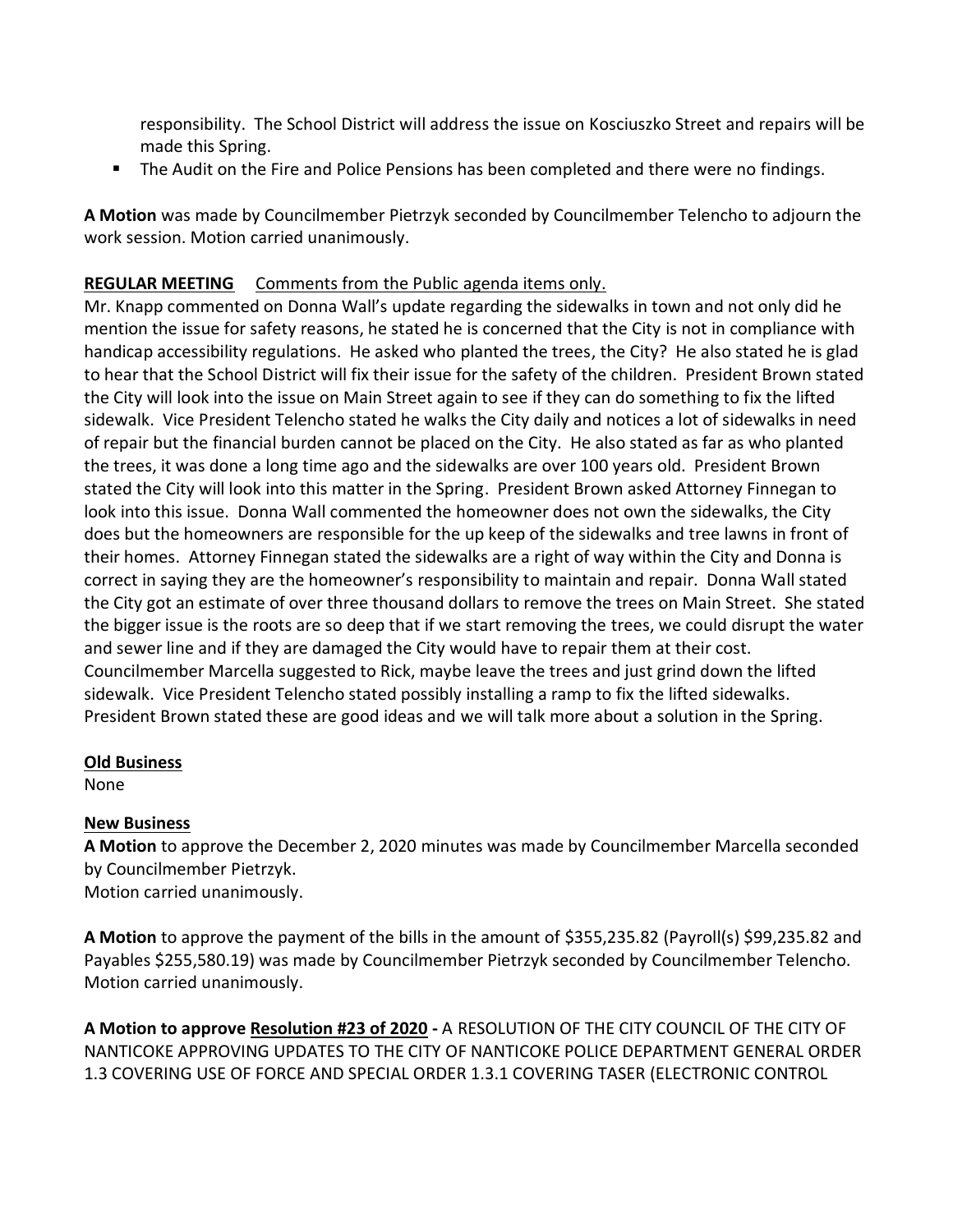DEVICE) ECD-POLICY AND APPROVING SPECIAL ORDER 1.3.2 GOVERNING OFFICERS DUTIES TO INTERVENE was made by Councilmember Marcella seconded by Councilmember Pietrzyk. Motion carried unanimously.

**A Motion to approve the Collective Bargaining Agreement** (Effective January 1, 2021 – December 31, 2025) for the White Collar, Non – Professional Employees between the City of Nanticoke and the Brotherhood of Teamsters, Local 401 was made by Councilmember Marcella seconded by Councilmember Telencho. Motion carried unanimously.

## **COMMENTS FROM THE PUBLIC –**

**Mr. Ron Knapp** thanked President Brown and Council for their attentiveness in looking into the issues with the sidewalks. Mr. Knapp feels it is important that the public be more involved with issues within their community. Mr. Knapp wished everyone a Happy Hanukkah, Merry Christmas and Happy New Year.

### **Correspondence-**

-None

### **Announcements-**

The City of Nanticoke will be closed on December 23 $^{rd}$ , 24 $^{th}$ ., 25 $^{th}$ ,  $\frac{1}{2}$  day on December 31, 2020 closing at noon and closed January 1, 2021 in observance of the Christmas & New Year's holiday. The Mayor and City Council wants to wish everyone a Safe and Happy Holidays!!!

On December 24, 2020 from 12 pm to 3 pm, the Primitive Methodist Church of Nanticoke will be hosting a Free Pasta Christmas Eve Dinner that is available for pick up only. The dinner includes Ziti with sauce, side of grated cheese, meatballs, dinner roll, 2 cookies, and bottled water. Please call (570) 735-2726 to reserve your dinner, Dinners are to be picked up at the side door on the Prospect Street side of the building.

## **Councilmember Comments-**

Vice President Telencho asked Attorney Finnegan for an update on the tax abatement on the property on S. Prospect St. and E. South St. Attorney Finnegan stated he is waiting to take it to the Luzerne County Court until the School District gives their decision on the abatement. Attorney Finnegan stated it is better to have both decisions when submitting the request to the County. Vice President Telencho stated he had a very enjoyable first year on Council and enjoyed working with everyone and looks forward to working with everyone next year. He wished everyone a Merry Christmas and Happy New Year.

Councilmember Marcella wished everyone a Merry Christmas and Happy New Year. Councilmember Pietrzyk wished everyone Happy Holidays.

President Brown wished everyone a Merry Christmas and Happy New Year.

Mayor Coughlin wished everyone a Happy and Healthy New Year.